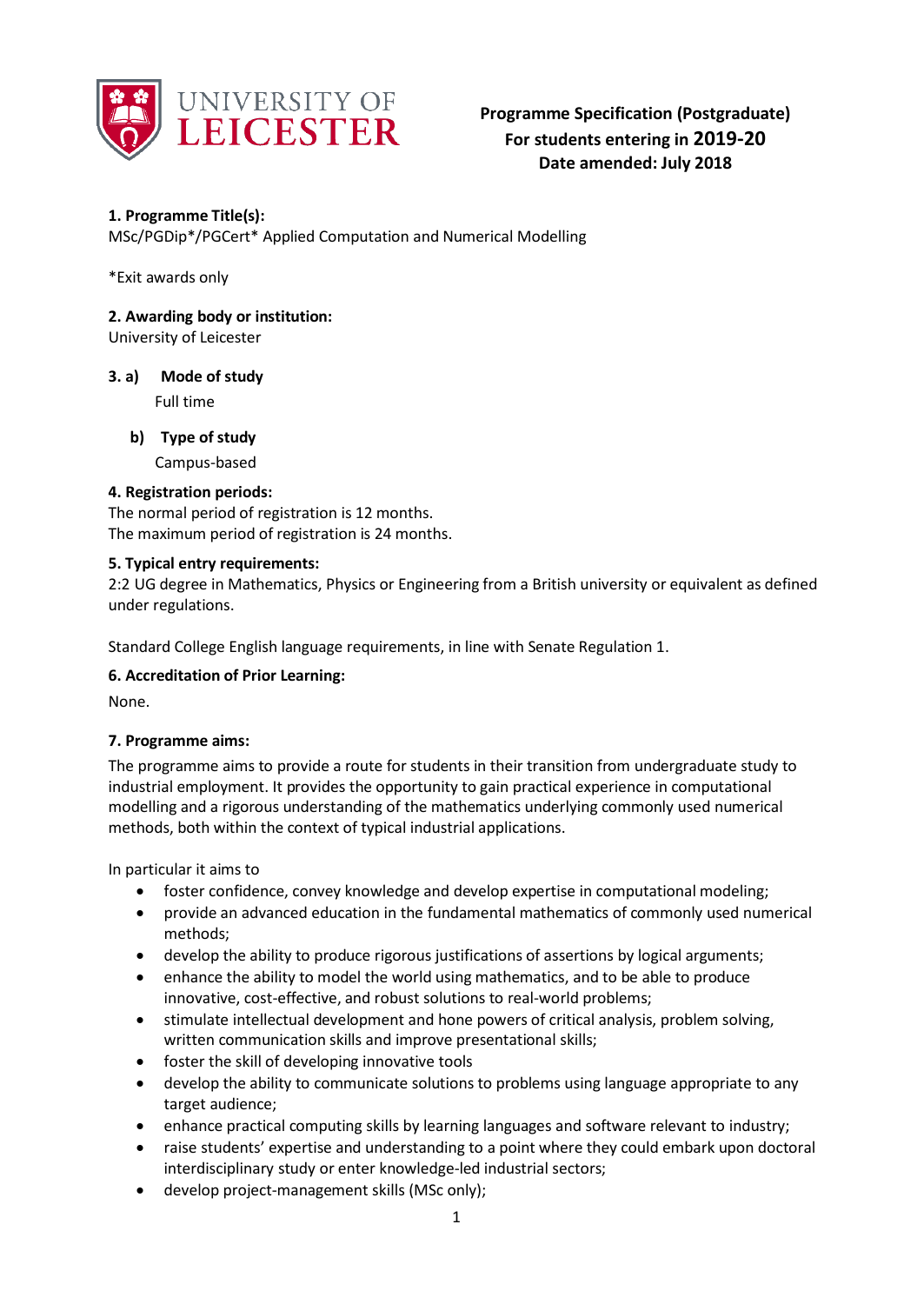develop the ability to complete independent project work (MSC only).

# **8. Reference points used to inform the programme specification:**

- QAA Framework for Higher Education Qualifications in England, Wales and Northern Ireland
- QAA Benchmarking Statement Mathematics, [Statistics and Operational](http://www.qaa.ac.uk/en/Publications/Documents/Subject-benchmark-statement-Mathematics-statistics-and-operational-research.pdf) Research (MMath)
- QAA Annex to subject benchmark statement: Mathematics, statistics [and operational](http://www.qaa.ac.uk/en/Publications/Documents/Annex-to-Subject-benchmark-statement-Mathematics-statistics-and-operational-research.pdf)  [research](http://www.qaa.ac.uk/en/Publications/Documents/Annex-to-Subject-benchmark-statement-Mathematics-statistics-and-operational-research.pdf) [\(2009\)](http://www.qaa.ac.uk/en/Publications/Documents/Annex-to-Subject-benchmark-statement-Mathematics-statistics-and-operational-research.pdf)
- Master's Degree [Characteristics](http://www.qaa.ac.uk/en/Publications/Documents/Masters-Degree-Characteristics-2010.pdf)
- PDR report (April 2011)
- **University [Learning Strategy](http://www2.le.ac.uk/offices/sas2/quality/learnteach)**
- University Employability Strategy
- Graduate Survey (2014)
- **•** First Destination Survey
- External Examiner's Reports
- Informal concept document used to aid discussion with partner departments.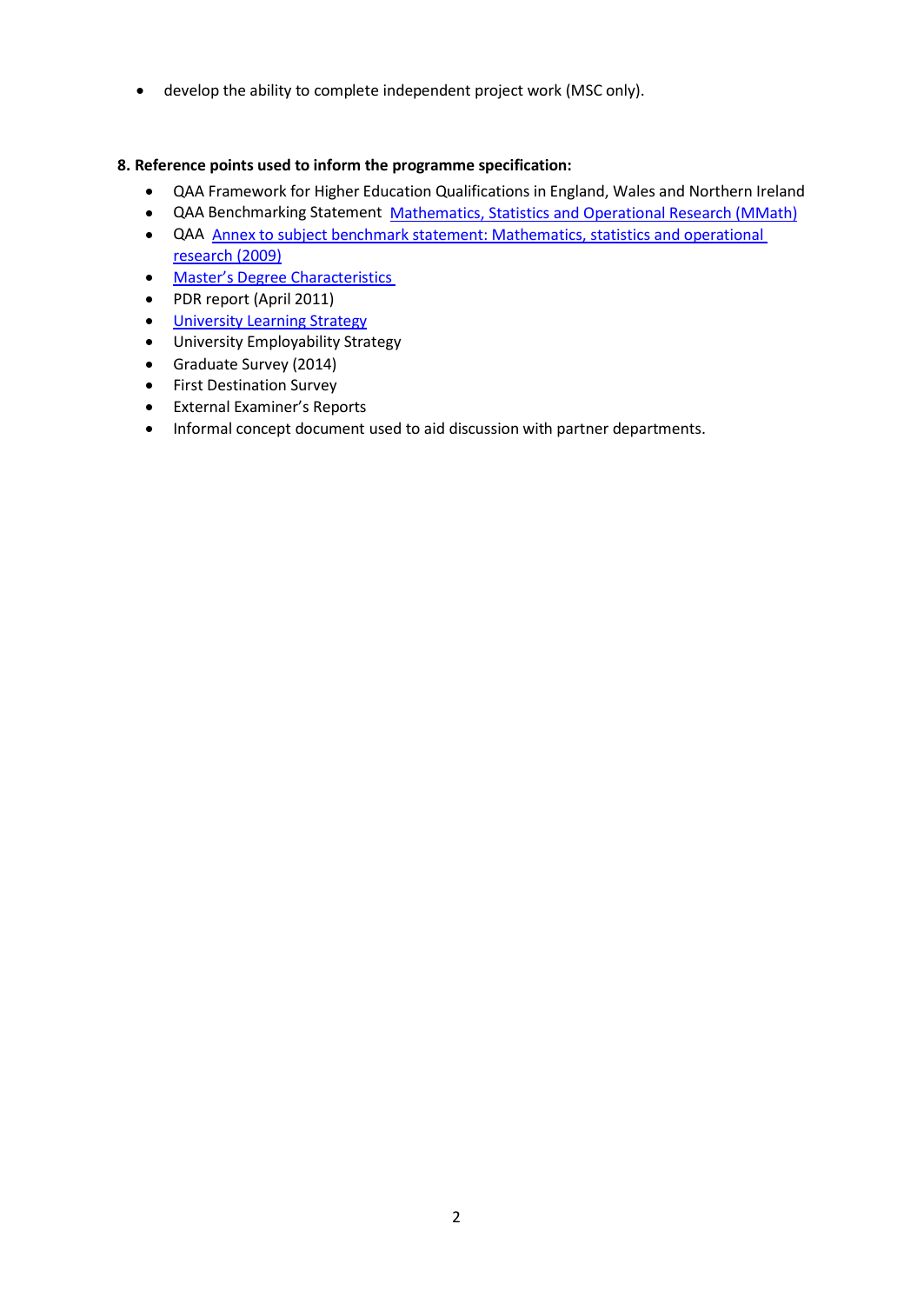## **9. Programme Outcomes:**

| <b>Intended Learning</b><br><b>Outcomes</b>                                                                                                           | <b>Teaching and Learning</b><br><b>Methods</b>                                       | <b>How Demonstrated?</b>                      |
|-------------------------------------------------------------------------------------------------------------------------------------------------------|--------------------------------------------------------------------------------------|-----------------------------------------------|
|                                                                                                                                                       | (a) Subject and Professional skills                                                  |                                               |
|                                                                                                                                                       | <b>Knowledge</b>                                                                     |                                               |
| Advanced knowledge of<br>fundamental theories and<br>techniques for ODE and PDE<br>solutions, and other<br>techniques depending on<br>option choices. | Lectures. Problem classes.<br>Practical sessions. Coursework.                        | Written examinations. Assessed<br>coursework. |
| Knowledge and understanding<br>of key techniques and<br>algorithms in numerical<br>modeling. Ability to modify<br>and innovate.                       | Lectures. Problem classes.<br>Practical sessions. Coursework.                        | Written examinations. Assessed<br>coursework. |
|                                                                                                                                                       | Project (MSc only).                                                                  | Project (MSc only). Written<br>examinations.  |
| Familiarization with common<br>industrial applications of<br>computational modeling and<br>commonly used techniques.                                  | Lectures. Problem classes.<br>Practical sessions. Coursework.<br>Project (MSc only). | Assessed coursework.                          |
| Practical knowledge of<br>relevant computing languages<br>(FORTRAN, C,<br>C++, MATLAB), and software<br>where appropriate<br>(FLUENT).                | Lectures. Problem classes.<br>Practical sessions. Coursework.                        | Assessed coursework.                          |
| In depth practical knowledge<br>and ability to modify<br>numerical software.                                                                          | Project (MSc only).                                                                  | Project (MSc only).                           |
|                                                                                                                                                       |                                                                                      |                                               |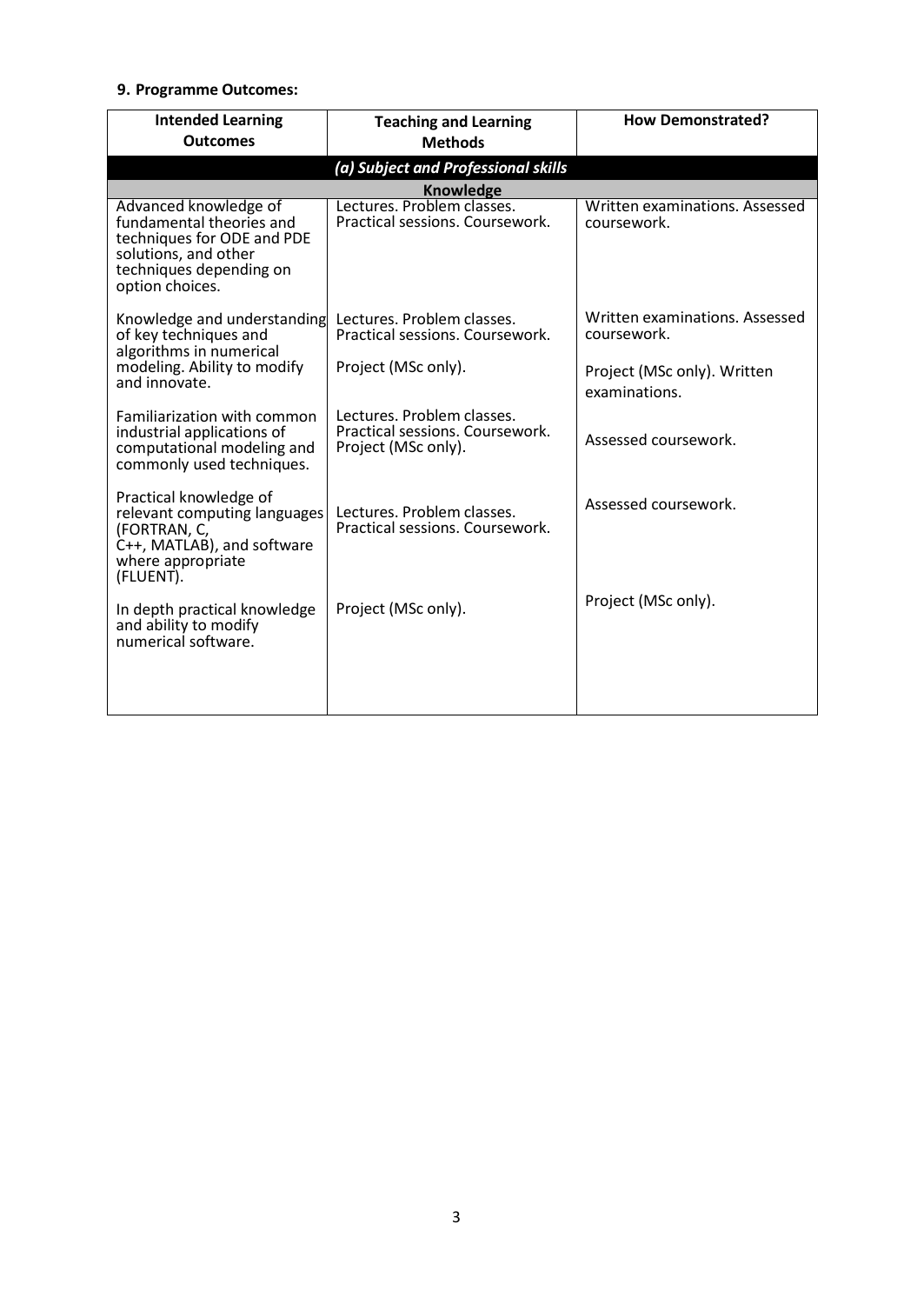| <b>Concepts</b>                                                                                                                                                                         |                                                                                          |                                                                      |  |
|-----------------------------------------------------------------------------------------------------------------------------------------------------------------------------------------|------------------------------------------------------------------------------------------|----------------------------------------------------------------------|--|
| Knowledge of the basics from<br>mathematical physics,<br>including the mathematical<br>setting of many classical PDE<br>problems, derivation of some<br>of them, and their properties.  | Lectures. Problem classes.<br>Coursework.                                                | Written examinations. Assessed<br>coursework.                        |  |
| Rigorous understanding of<br>relevant methods for<br>solutions of ODEs and PDEs.<br>Other methods depending on<br>option choices. In particular:                                        | Lectures. Practical sessions.<br>Coursework.                                             | Written examinations. Assessed<br>coursework.                        |  |
| Knowledge of basic functional<br>analysis and its relevance in<br>PDE theory. Rigorous<br>understanding of the<br>mathematical foundation of<br>finite elements error analysis          | Lectures. Problem classes.<br>Coursework. (MA7091 only)                                  | Written examinations. Assessed<br>coursework.                        |  |
| Ability to propose standard<br>finite difference schemes for<br>the solution of a given PDE<br>taking into consideration the<br>concepts of consistency,<br>stability, and convergence. | Lectures. Problem classes.<br>Coursework. (MA7011 only)                                  | Written examinations. Assessed<br>coursework. Project (MSc only).    |  |
| Practical understanding of<br>computational<br>implementation of algorithms<br>for the numerical solution of<br>equations.                                                              | Practical sessions. Coursework.<br>Project (MSc only).                                   | Assessed coursework. Project<br>(MSc only).                          |  |
|                                                                                                                                                                                         |                                                                                          |                                                                      |  |
|                                                                                                                                                                                         | <b>Techniques</b>                                                                        |                                                                      |  |
| Ability to code algorithms in a<br>range commonly used<br>languages (FORTRAN, C, C++,<br>MAILAB).                                                                                       | Practical sessions. Project<br>(MSc only).                                               | Assessed coursework. Project<br>(MSc only).                          |  |
| Familiarity with freely<br>available finite element<br>libraries.                                                                                                                       | Practical sessions. (MA7091 only)<br>Project (MSc only).                                 | Assessed coursework. Project<br>(MSc only).                          |  |
| Ability to develop and apply<br>strategies to solve problems.                                                                                                                           | Project (MSc only).                                                                      | Project (MSc only).                                                  |  |
| Ability to use commonly used<br>commercial software<br>(FLUENT).                                                                                                                        | Practical sessions. Project<br>(MSc only).                                               | Assessed coursework. Project<br>(MSc only).                          |  |
| <b>Critical analysis</b>                                                                                                                                                                |                                                                                          |                                                                      |  |
| Analysis of problem and<br>development of<br>appropriate solution<br>strategy. Analyze and<br>solve `messily defined'<br>industrial problems.                                           | Lectures. Problem classes.<br>Feedback on assessed<br>coursework. Project<br>(MSc only). | Written examinations.<br>Assessed coursework.<br>Project (MSc only). |  |
| Presentation                                                                                                                                                                            |                                                                                          |                                                                      |  |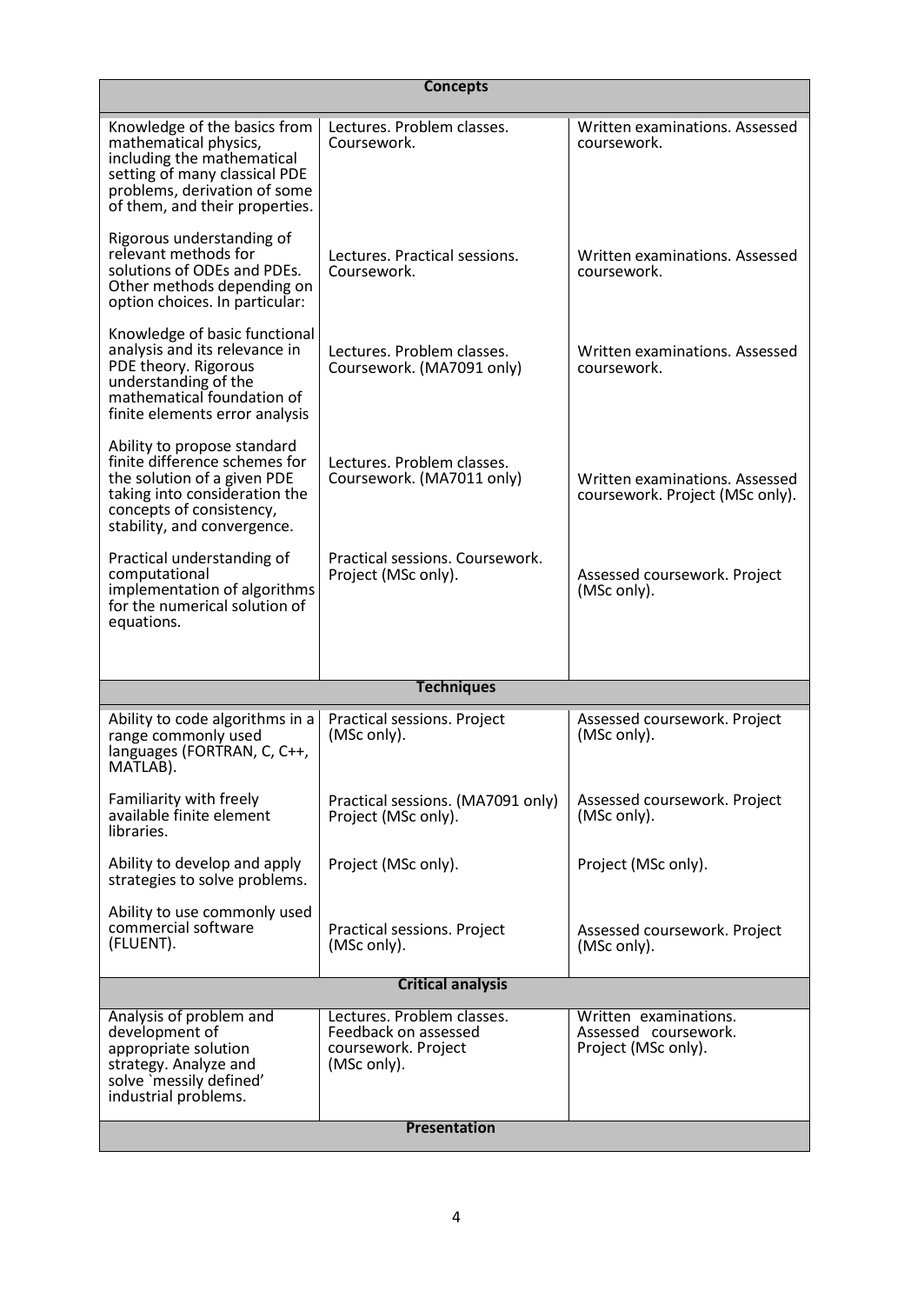| Presentation of      | Practical sessions. Project | Assessed coursework. Project |
|----------------------|-----------------------------|------------------------------|
| concepts, algorithms | (MSc only).                 | MSc only).                   |
| and solutions.       |                             |                              |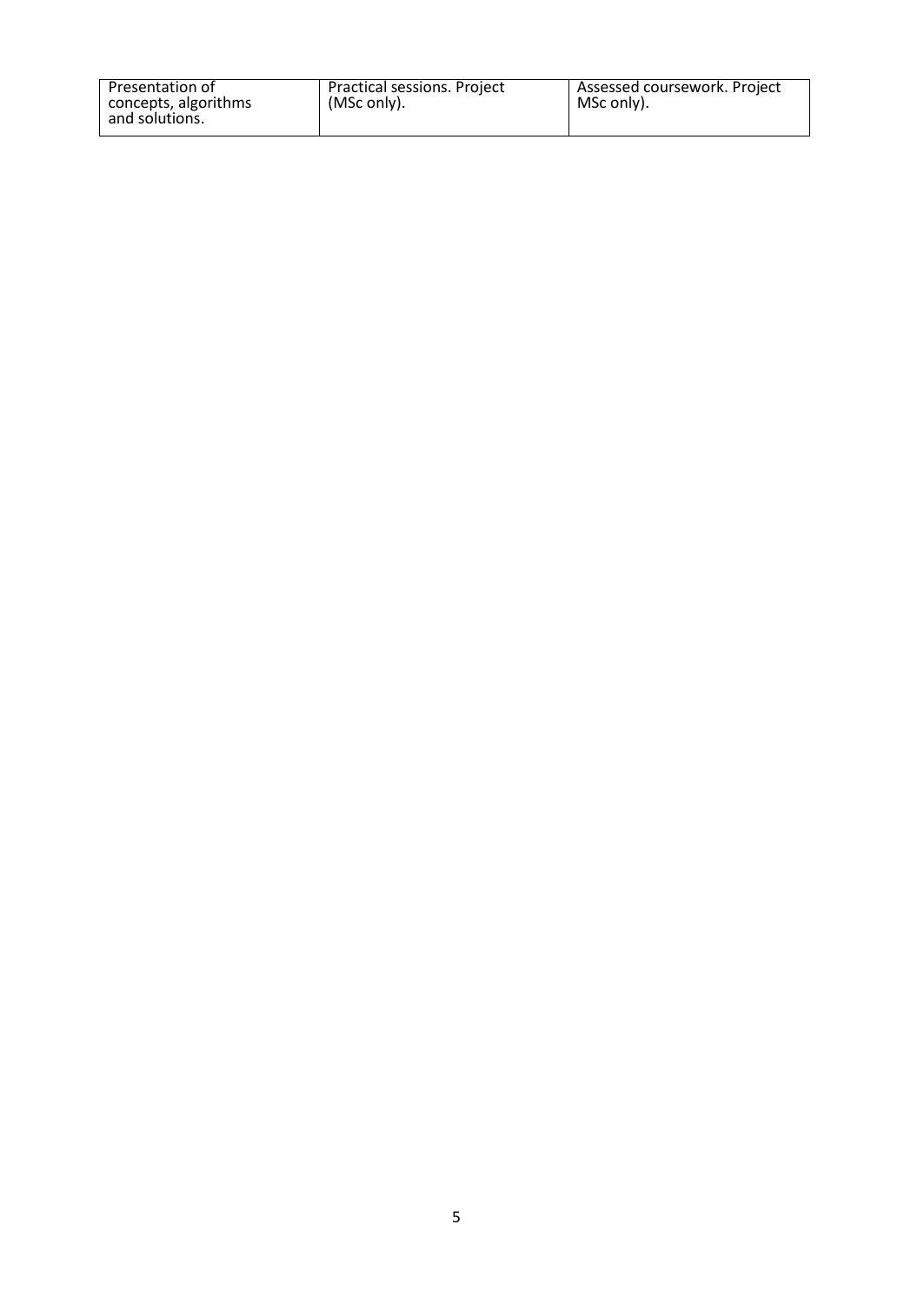| <b>Intended Learning</b><br><b>Outcomes</b>                       | <b>Teaching and Learning</b><br><b>Methods</b>              | <b>How Demonstrated?</b>                                             |  |
|-------------------------------------------------------------------|-------------------------------------------------------------|----------------------------------------------------------------------|--|
|                                                                   | <b>Appraisal of evidence</b>                                |                                                                      |  |
| Critical appraisal of<br>algorithms and solutions.                | Course work. Project (MSc only)                             | Written examinations.<br>Assessed coursework.<br>Project (MSc only). |  |
|                                                                   | (b) Transferable skills                                     |                                                                      |  |
|                                                                   | <b>Research</b>                                             |                                                                      |  |
| Conduct background research<br>and literature surveys.            | Coursework. Project (MSc only)                              | Assessed coursework. Project<br>(MSc only).                          |  |
| Summarize content from<br>information sources.                    |                                                             |                                                                      |  |
|                                                                   |                                                             |                                                                      |  |
|                                                                   | <b>Communication</b><br>Practical sessions. Coursework.     |                                                                      |  |
| Response to questioning.                                          | Project (MSc only).                                         | Mini-projects. Project (MSc only).                                   |  |
| Scientific communication<br>(written and oral).                   |                                                             | Assessed coursework and<br>mini- projects. Project (MSc<br>only).    |  |
| Project presentation (written<br>and oral.)                       |                                                             | Assessed coursework. Project<br>(MSc only).                          |  |
|                                                                   | Data presentation                                           |                                                                      |  |
| Project presentation (written<br>and oral.)                       | Practical sessions. Coursework.<br>Project<br>(MSc only).   | Assessed coursework. Project<br>(MSc only).                          |  |
|                                                                   | <b>Information technology</b>                               |                                                                      |  |
| Various computer languages                                        | Throughout.                                                 | Assessed coursework. Project                                         |  |
| and specialist software.<br>(FORTRAN, C, C++, MATLAB,<br>FLUENT). |                                                             | (MSc only).                                                          |  |
| Office software                                                   | Coursework. Project (MSc only).                             |                                                                      |  |
|                                                                   | <b>Problem solving</b>                                      |                                                                      |  |
| Analysis, breakdown,<br>synthesis, critical<br>examination.       | Practical sessions. Coursework.<br>Project<br>(MSc only).   | Written examinations.<br>Assessed coursework.<br>Project (MSc only). |  |
| Computational modeling skills.                                    | Coursework. Practical sessions.<br>Project<br>(MŠc only).   | Assessed coursework. Project<br>(MSc only).                          |  |
| <b>Working relationships</b>                                      |                                                             |                                                                      |  |
| Scientific discussion.                                            | Problem classes. Practical sessions.<br>Project (MSc only). | Project (MSc only).                                                  |  |
| <b>Managing learning</b>                                          |                                                             |                                                                      |  |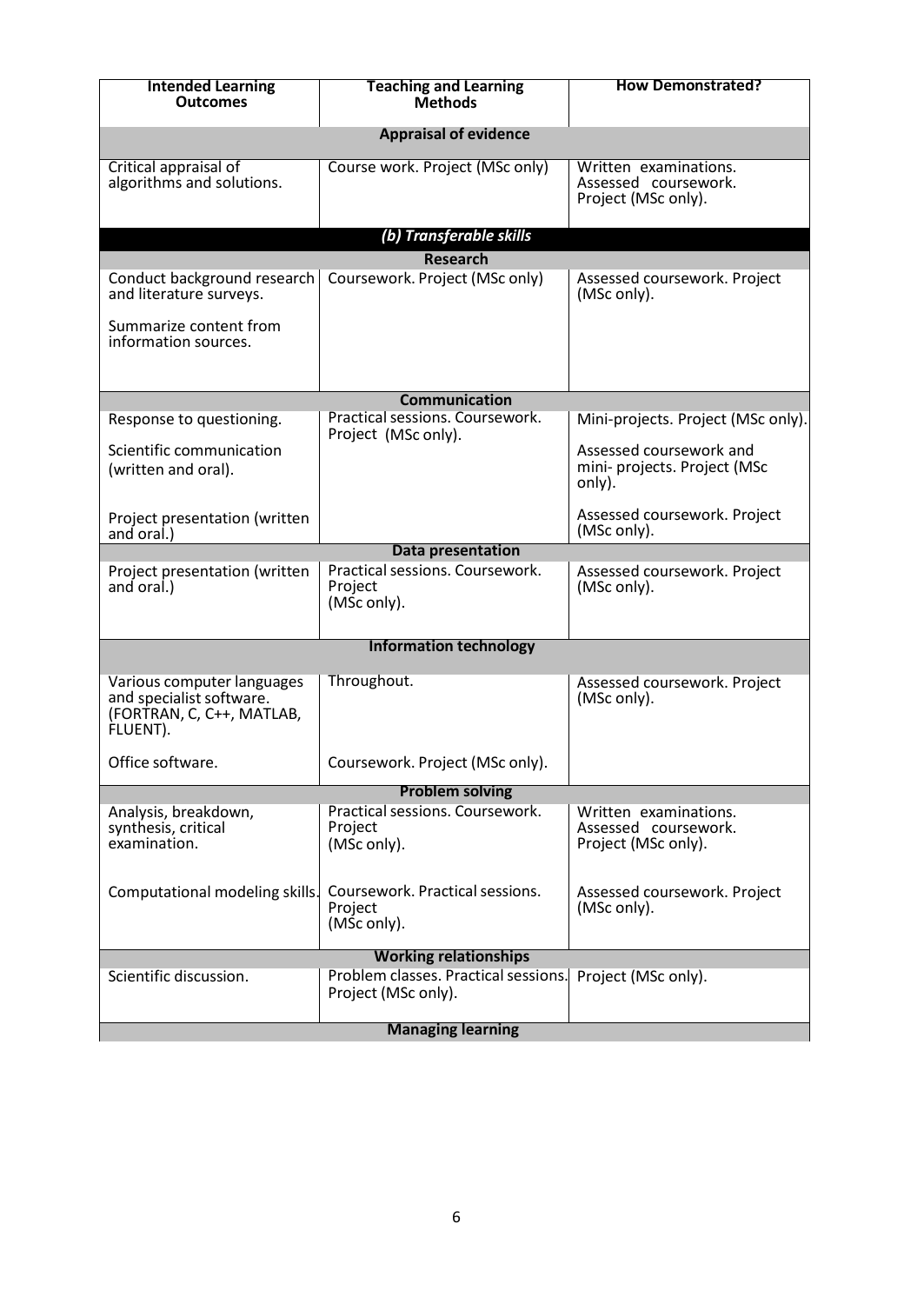| Study skills.                        | Throughout.                                                           | Written examinations.<br>Assessed coursework.<br>Project (MSc only). |
|--------------------------------------|-----------------------------------------------------------------------|----------------------------------------------------------------------|
| Independence and<br>time management. | Structured support<br>decreasing through year.<br>Project (MSc only). | Meeting deadlines.                                                   |
| Information retrieval.               | Coursework. Project (MSc only).                                       | Assessed coursework. Project<br>(MSc only).                          |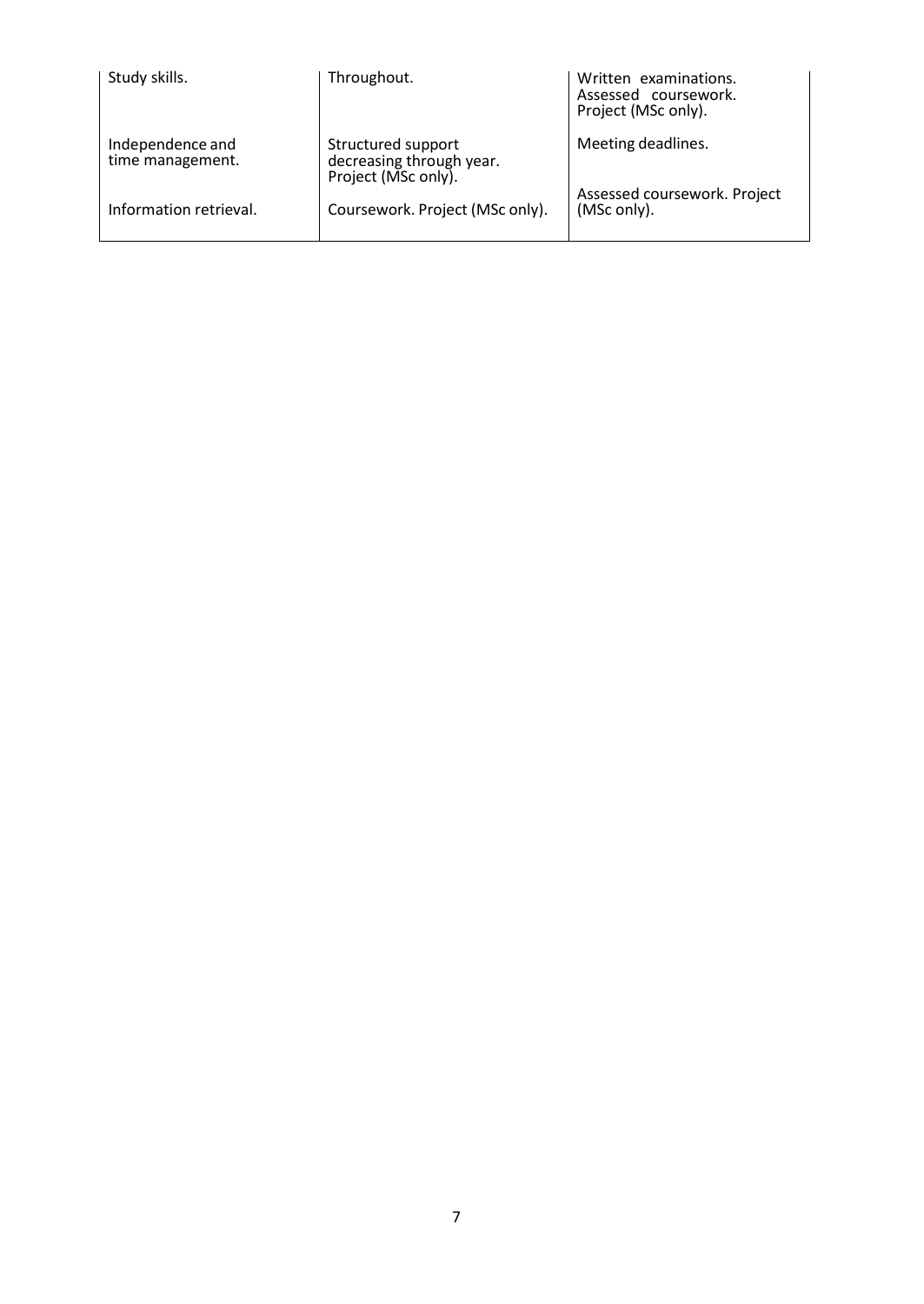| <b>Intended Learning</b><br><b>Outcomes</b> | <b>Teaching and Learning</b><br><b>Methods</b>                                                          | <b>How Demonstrated?</b>               |  |
|---------------------------------------------|---------------------------------------------------------------------------------------------------------|----------------------------------------|--|
| <b>Career management</b>                    |                                                                                                         |                                        |  |
| Scientific discussion.                      | Problem classes. Practical<br>sessions. Project (MSc only).                                             | Project (MSc only).                    |  |
| Organisation. Time<br>management.           | Structured support decreasing<br>through year. Project (MSc only).                                      | Meeting deadlines.                     |  |
| Careers and business<br>awareness.          | Careers workshops and guest<br>speakers (Wednesday PM<br>sessions). Industry-led project<br>(MSc only). | Destination data. Student<br>feedback. |  |

Transferable and practical skills are traditionally developed and assessed during the MSc project. However, the practical nature of this programme means that the majority of modules have the development of such skills implicit within them and incorporated into their coursework assessments (see module specs). For example, core module PA7081 *Practical Programming* is assessed using three mini-projects. It is clear that exit-award students (PGDip and PGCert) will have been assessed on learning outcomes consistent with those of the MSc project (but on a smaller scale).

## **10. Special features:**

This is an interdisciplinary programme, using expertise from across the College. Emphasis is on the practical implementation and transferable skills in coursework assessment of most modules. Industrylinked MSc projects. Simulated conference to showcase student project work (linked to project assessment).

## **11. Indications of programme quality:**

Letters of support to be sought from industry. External examiners' reports.

## **12. Scheme of Assessment**

As defined in Senate Regulation 6: Regulations governing Taught Postgraduate Programmes of Study (see Senate [Regulations\)](http://www2.le.ac.uk/offices/sas2/regulations/general-regulations-for-taught-programmes)

## **13. Progression points**

As defined in Senate Regulation 6: Regulations governing Taught Postgraduate Programmes of Study (see Senate [Regulations\)](http://www2.le.ac.uk/offices/sas2/regulations/general-regulations-for-taught-programmes)

In cases where a student has failed to meet a requirement to progress he or she will be required to withdraw from the course and a recommendation will be made to the Board of Examiners for an intermediate award where appropriate.

## **14. Rules relating to re-sits or re-submissions:**

As defined in Senate Regulation 6: Regulations governing Taught Postgraduate Programmes of Study (see Senate [Regulations\)](http://www2.le.ac.uk/offices/sas2/regulations/general-regulations-for-taught-programmes)

## **15. Additional information** [e.g. timetable for admissions]

## **16. External Examiners**

The details of the External Examiner(s) for this programme and the most recent External Examiners' reports can be found [here.](https://exampapers.le.ac.uk/xmlui/handle/123456789/169)